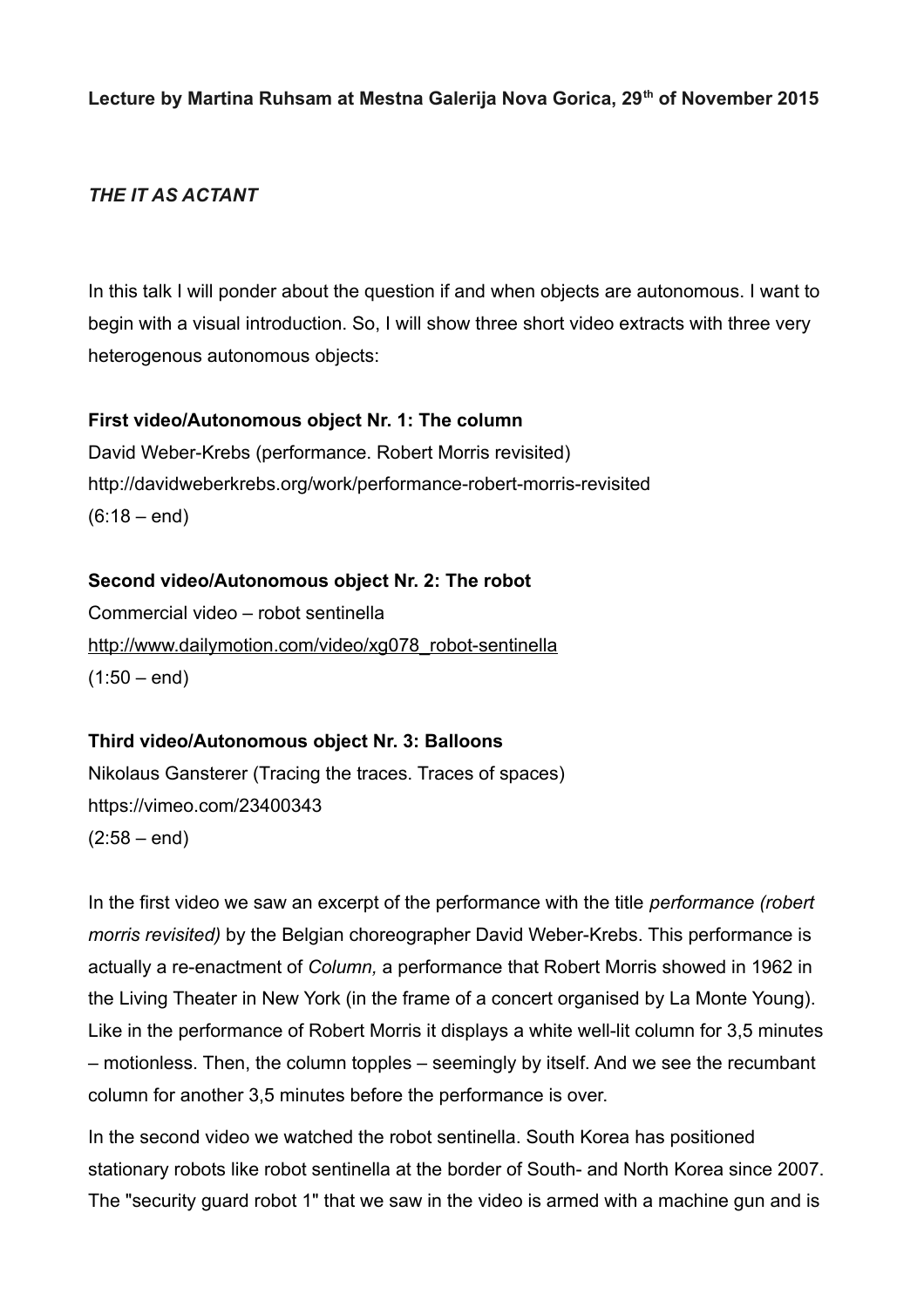remote-controlled, but it is claimed to be capable to recognize enemies automatically and to fight against them – even without human command. This is – as far as I could find out – not practiced yet. So far the robot is remote controlled but it is claimed to be capable to operate without human commands. The robot tracks its target during day and night and is able to shoot at targets that do not respond to an initial verbal warning. That´s what the Korean subtitles in the commercial of robot sentinella say. Robot sentinella is a robotic sentry equipped with two cameras. It has a sophisticated pattern recognition and a 5,5mm machine-gun. The robot also has a speaker to warn the intruder to surrender or get a perfect headshot. Robot sentinella is potentially an autonomous weapons system (AWS) – developed by Samsung in partnership with Korean University and went on sale in 2007 for 200,000 dollars. Since then it has been deployed at the border between North and South Korea where it is used as a remote controlled robotic sentry so far.

In the third video we saw a very analog object: the movements of balloons – induced by the unpredictable force of the wind or the air set in motion by the movements of the people walking through a gallery. The movements of wind and air make the balloons dance and via an attached string the movements are transferred to a pencil, so the balloons draw by themselves. The resulting drawn patterns could be read as visualizations of the autonomous movements of these objects.

In the first video (with the white column) we saw the autonomy of the object as an illusion or imaginary horizon. The column is remote-controlled or pulled with an invisible string in order to evoke the impression of moving autonomously. (When Robert Morris developed this performance he actually planned to stand inside of the column and to make it fall at a certain moment. But during a rehearsal he sustained a severe head injury when falling to the floor while being inside of the column. That´s why he finally changed his plan and decided to attach a transparent string on the column that he would pull from offstage.) The column is framed by a theatrical stage and the theatre apparatus, it performs for our contemplation but disturbs the habitual perception in such place because usually it is humans who are the protagonists on a stage – or even more precisely, it is the movements and words performed and uttered by human beings that are conventionally in the foreground in the theatre. Here there is not only no human being on stage but also no word is uttered and no movement takes place – except the sudden and unexpected fall of the column which seems autonomous but is in fact totally controlled by human actors (via a string or a remote-controlled motor). The column seems to resists any demand to perform a spectacle. With its mute and motionless presence it seems to reiterate Bartleby ´s famous words: I prefer not to. And yet, in this total refusal of motion/action, in its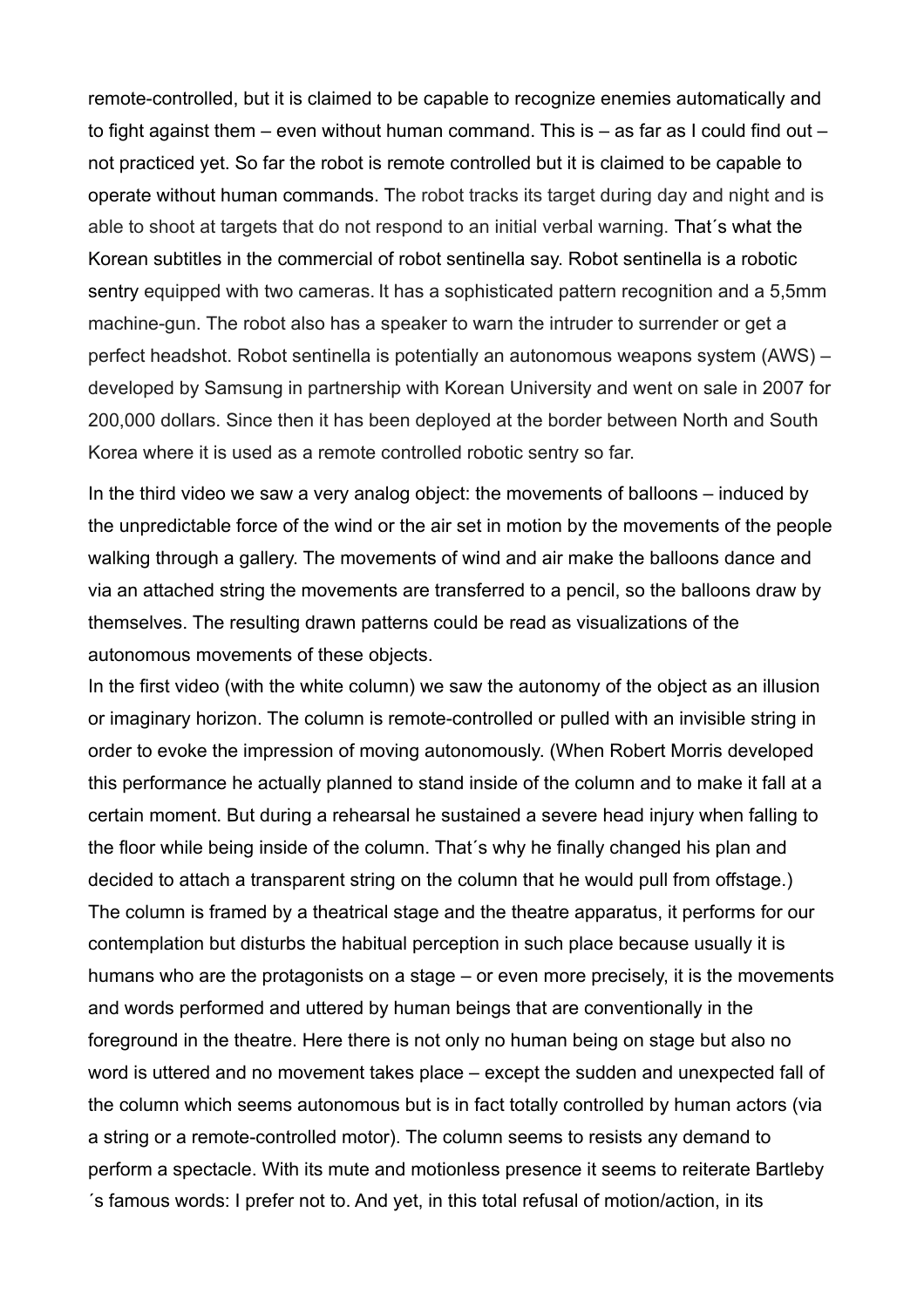absolute minimalism it is ultimately spectacular again.

The column slightly reminds one on Duchamps ready-mades because it is so banal and not especially beautiful. But it is also significantly different from the ready-mades of Marcel Duchamp – not only because it is not really an everyday object and probably not massproduced – but because it is all about the one movemenent that it performs. If we think about a different status of an object, we might think first about Duchamps ready-mades and the way how the titling and recontextualisation of everyday objects in an exhibition (for example of the bottle rack or the shovel) and the fact that they were signed by Duchamp provided the objects with additional aesthetic value.

Precisely 100 years ago Duchamp exhibited his first ready-mades. But the questions that were at stake when Duchamp displayed ordinary objects in the gallery were radically different from the ones that are in the foreground of artistic projects which renegotiate the status of objects today. The questions that the ready-mades posed were not concerned with the autonomy of objects or whether they have the capacity to act. The ready-made embodied the impossible wish to exhibit an object of aesthetical indifference (that is neither craftet nor otherwise aesthetically especially interesting.) In this way the readymade object actually served to question what we find beautiful or interesting and thereby what art or an artist is. Moreover it was a kind of super-elevation of the artistic persona of Duchamp without whose signature the objects would not have gained comparable aethetic surplus value. Because it is exactly 100 years ago that the first ready-mades were shown, I would like to play a short statement of Duchamp commenting on the ready-made in which the focus on aesthetic questions is emphasized.

Statement Duchamp:

<https://www.youtube.com/watch?v=VYqDpNmnu8I>(00:49 - end)

In the second video that I showed in the beginning we were confronted with the autonomy of the object in its dystopian form. Automated weapons systems embody the terrifying vision of object autonomy as the possibility to kill human beings without human involvement in the act of execution. It stands for the fear that we could be controlled and governed by technologies with a high degree of autonomy, that the technical prostheses that we have invented to improve ourselves could in the end be beyond our control and cause destruction and extreme ethical dilemmas. However, there is a broad consensus among professors and scientists all over the world that authority to initiate the use of lethal force should never be delegated to a machine or automated process. A vast number of scholars, lawyers, military officers and engineers agree that there should be an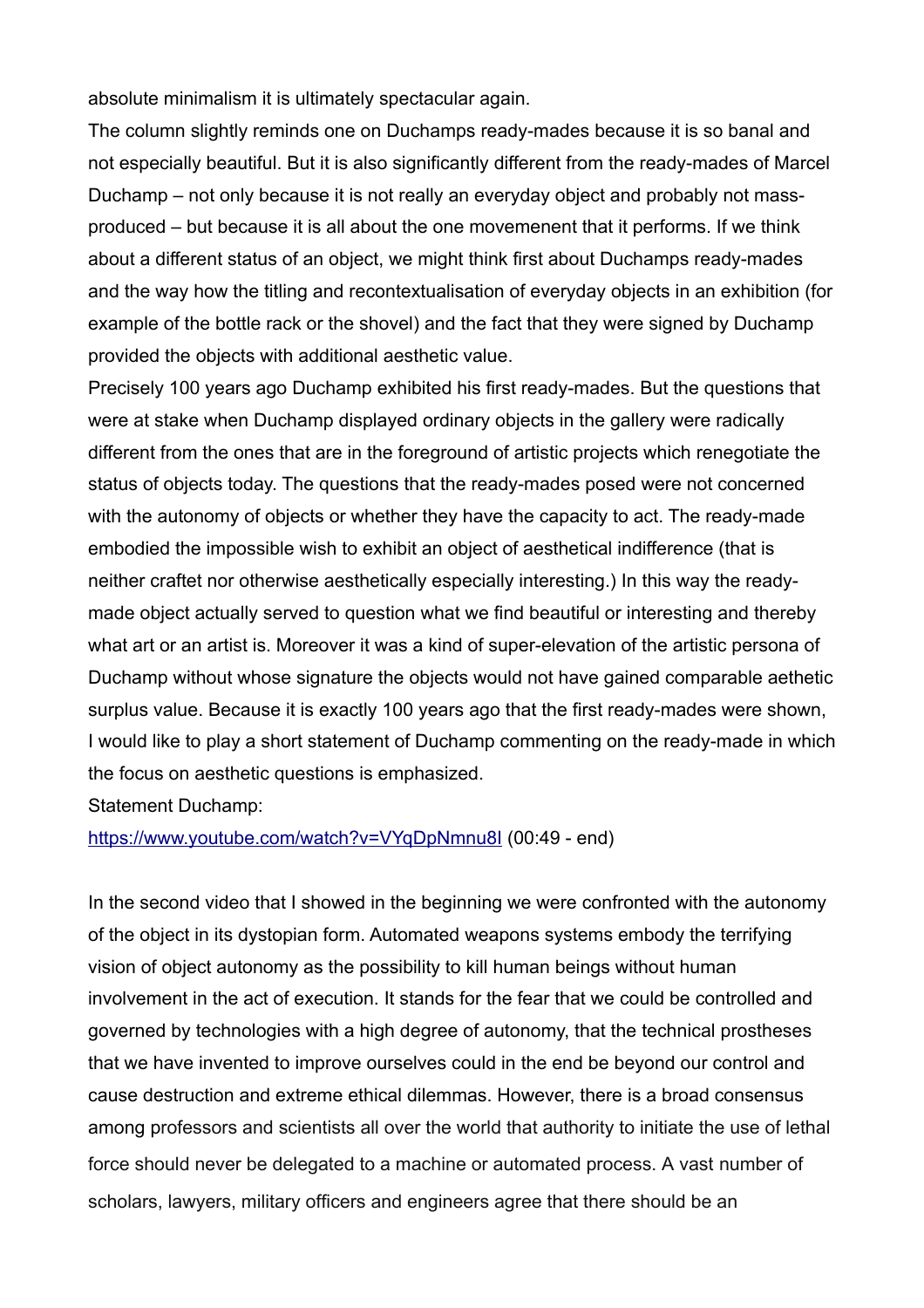international prohibition on autonomous weapon systems in order to prevent the delegation of lethal authority to unsupervised non-human systems. In 2015 many philosophers, scientists and technology investors have signed an open letter proposing a ban on weapons that use artificial intelligence technology (among others Stephen Hawking, Noam Chomsky, Steve Wozniac, Daniel C. Dennett and more than thousand of the most reknown researchers in the field of artificial intelligence.)

I don´t really want to go into the discussion of the ethical dilemmas connected with such weapon systems today, I just wanted to also point at the dystopian forms of objectautonomy. Neither is my intention in this talk to induce a discussion along the lines of argument of strict determinism that we all know very well – the question if we control them or if they (gadgets, things, technologies) control us...? Who determines whom...? The aim of my talk is precisely to go beyond these superficial questions that are anchored in a conception of the world consisting of two independent sides – we and them, humans and objects (both natural and technological). The aim of my talk is to radically criticize such a binary categorization of the world and its entities.

If we come to the third video and to a more artistic context again – the work with the balloons – we are neither confronted with the fascination of an apparent or illusionary object-autonomy, nor with the dystopia of object-autonomy. In the third video we see the capacity of an object to act and to move – due to its very material conditions and the material conditions of the space it inhabits.

When considering the three examples – the white column, the robotic security guard and the dancing balloons – the question is whether these examples that I declared to be examples of a certain autonomy of objects are not in fact examples of their very heteronomy, of their interdependence and interrelation with other entities. In regard to the column it´s movement is totally dependent on a human being – operating the remote control or pulling the string. Regarding the automated weapons system the question is more complex. The existence of the robot definitely depends entirely on human beings but it is designed in such a way as to be able to operate without human intervention. This capacity is dependent on programs or algorithms that are developed by human beings. Its functioning is dependent on certain material components that have to work together in certain ways. The movements of the balloons are dependent on the wind, on the air and hence on the people in the gallery that make the air move in different ways. If we start to ask now who is really independent – the balloons, the wind, the persons walking in the gallery – we are back at the question of strict determinism. The philosopher Bruno Latour was one of the first theorists who really challenged the tradition of dichotomous world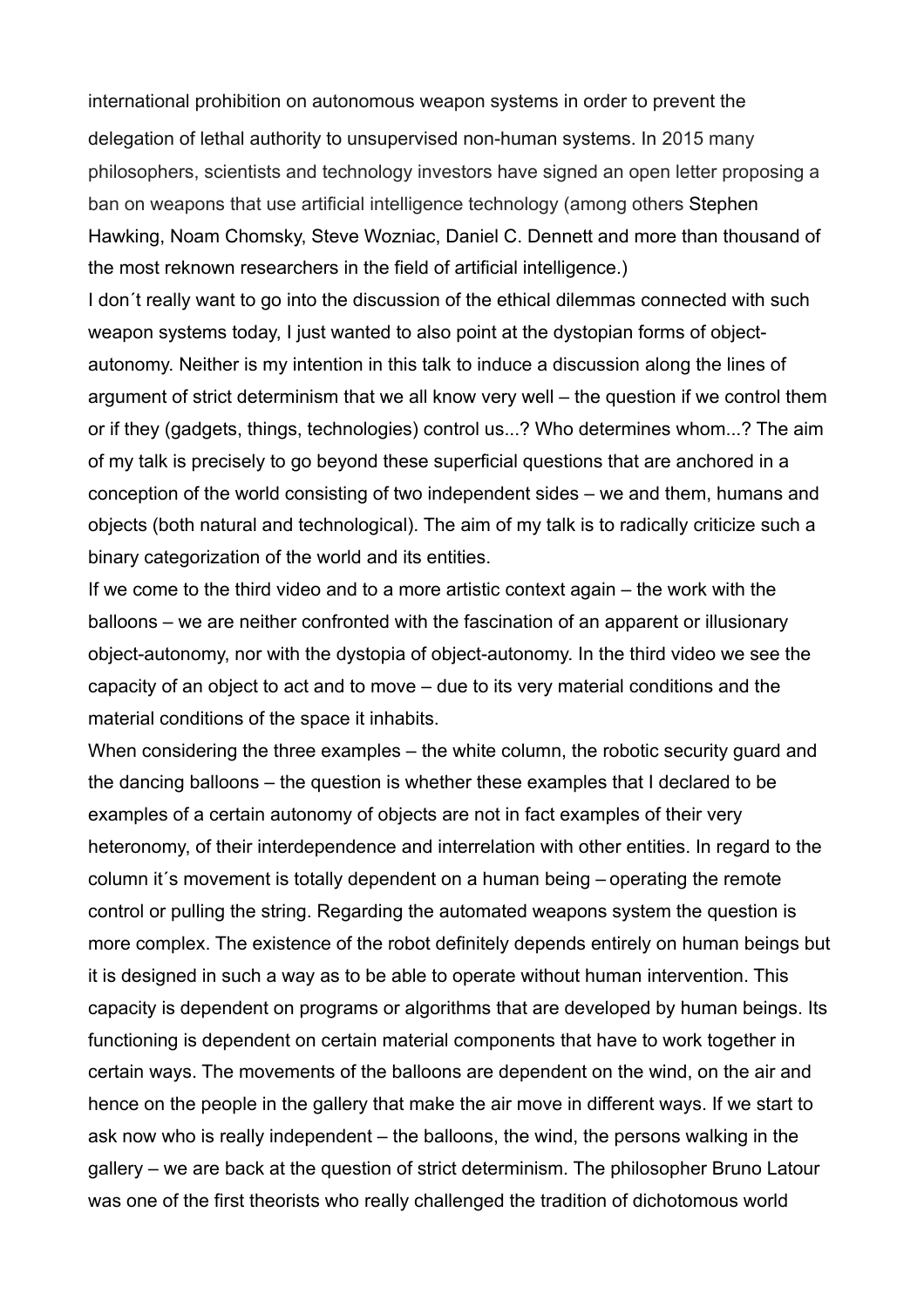models – of objects and nature misunderstood as inert matter on the one hand and subjects misunderstood as agile and creative agents – being the lords and masters of the inanimate on the other. Whereas in fact "the locus of agency is always a humannonhuman working group". (I am borrowing the words of Jane Bennett here who coined the term of the human-nonhuman working group.) Latour put it the following way: "There is no object, no subject....But there are events. I never act; I am always slightly surprised by what I do." Bruno Latour has suggested to consider or to think in assemblages or collectives of humans and things in order to counter the idea that things (both natural and technological) are passive matter devoid of agency. In several books (especially in *The parliament of things*) he tried to explain that agency is not a human priviledge. Latour proposed to conceive of things as actants if they make a difference, if they have an effect on others or if they alter a situation. Rather than trying to disentangle the human from the nonhuman, the subject from the object, we can gain from perceiving their intricate entanglement, their constant interwovenness, their embeddedness in a network of relations (and with material entanglement I do not just mean a relation between me and the door for example because I am on the right side of it and I perceive the door, so it's in my consciousness). Entanglement is meant in a material sense: My actions constantly involve some material entities and the use of these things alters my body, influences and alters the way how I think, how I do things but more than that these entities that I am constantly in touch with also have an effect on my body. (Where my body starts or ends and a nonhuman body starts is not so clear....is the computer a part of me or did my thoughts become part of it as they are resting on its desktop now? Is my finger part of this machine when it is touching the mouse? How is it with an artificial heart? Is it an object and after entering the body it is a subject? Or is it an object-part of a subject? How is it in regard to food? We constantly eat stuff and partly transform it into bodily substance. So where does the object of an apple for example end? When we swallow it or when we touch it? These are rather unresolvable questions....) According to Latour "it's never clear who and what is acting [...] since an actor is never alone in acting. Play-acting puts us immediately into a thick imbroglio where the question of who is carrying out the action has become unfathomable." In specific networks with other things and/or humans things enable certain actions and disable others. Latour clarified that this does not mean that objects and subjects merge and that we consider them as a harmonious union, but that we substitute the rigid conventional distribution of roles with a spectrum of indistinction. If we focus on the entanglement of humans and things (and other nonhuman entities), on the interdependence of so-called subjects and objects we might develop a hightened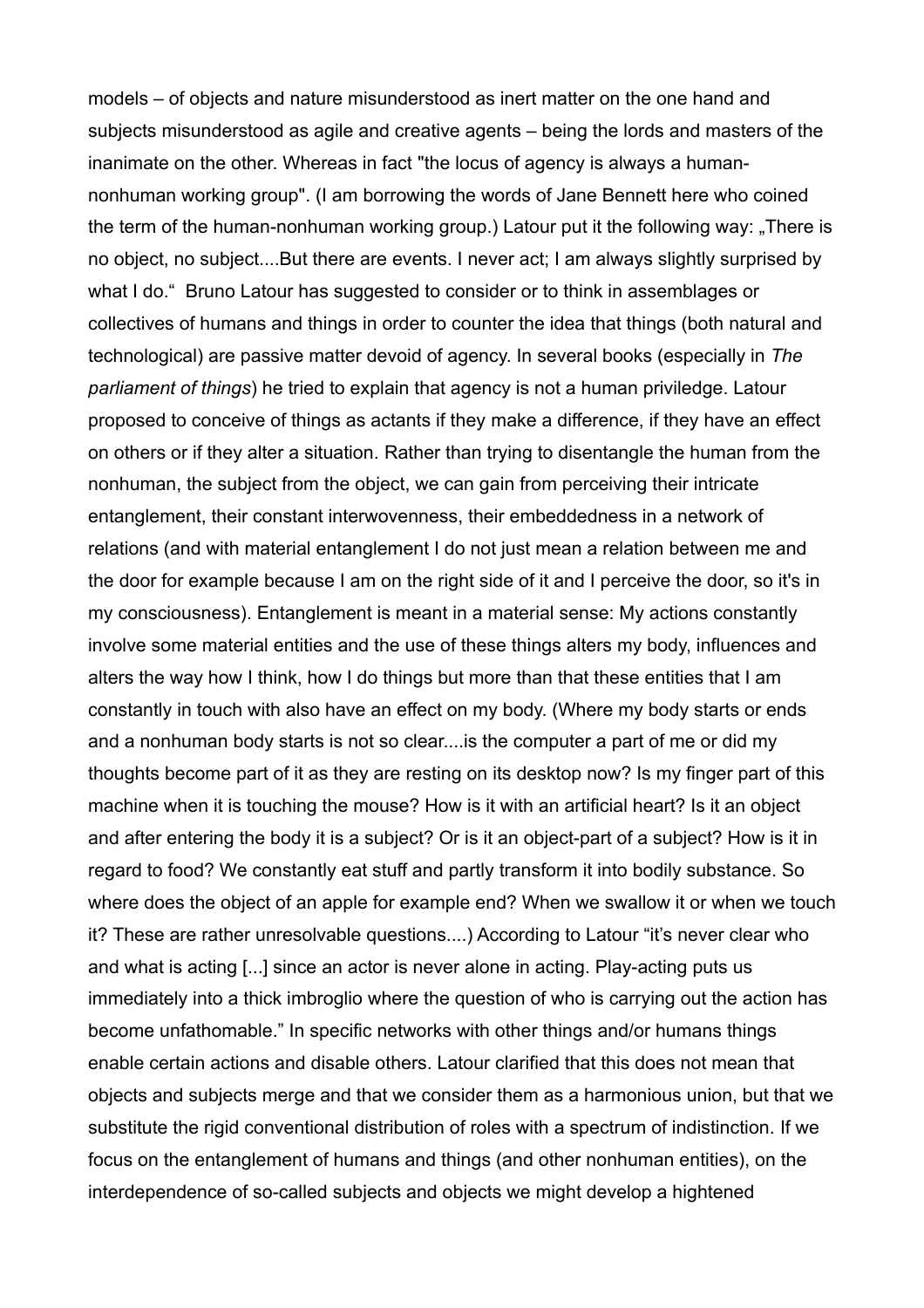(ecological) awareness connected with the responsibility that is entailed with this entangled condition.

Karen Barad, an American feminist philosopher and physicist dedicated her philosophical writings lately to the challenge of explaining this material entanglement of all material entities (in a physical and philosophical way). She developed a concept called agential realism and the model of intra-action. We constantly involve other entities in our actions (human beings, things, machines, animals) but Barad does not think that there is an object and a subject and then they meet and interact. She thinks that the intra-action is the primary thing – before there is something like subjects and objects. The intra-action transforms the involved entities and the entities transform each other during the intraaction. So, subjects and objects are the results of certain intra-actions and do not pre-exist as such. Karen Barads intra-action describes an encounter that engenders certain entities and makes phenomena emerge that did not pre-exist as such before the encounter. According to her, matter and meaning, the material and the discoursive constantly intra-act as well. We could say that once we move, it is the material entities around us and their entanglement with us that dispossess us of our narrative continuity.

#### **But if everything is entangled, what is autonomy then?**

We have all experienced situations in which things and machines do not really do what we want them to do or what we try to make them do. And this means that they must have some autonomy from us. Martin Heidegger was describing this shift in regard to the status of the broken tool in his famous tool-analysis. (I want to write on the computer but the screen freezes. I want to build a tower with ice-cubes but they melt. I want to cook in my flat but suddenly there is an electricity cut and noone cut the cable. Suddenly the engine of the car does not start. I want to see what the time is but the clock in my kitchen stopped.....) That all entities intra-act and are therefor interconnected and dependent on each other, does not mean that things do not have a certain degree of independence from human intentions and perceptions. If we perceive things as actants, as Latour suggested, then it follows that actants are capable to resist after all. But more than that, if we abandon an anthropocentric world view, then a broken thing does not just obstruct human actions from time to time, but has an inherent liveliness that allows it to intra-act and act in the world at large, not just on or with us. (This is the most evident when we throw things away – they transform, they keep being active – even in our absence – they emit methane and greenhousegases that enter the air and eventually our lungs – no matter if we want that or not, if we watch that or not, if we know that or not). If we abandon the idea of the human